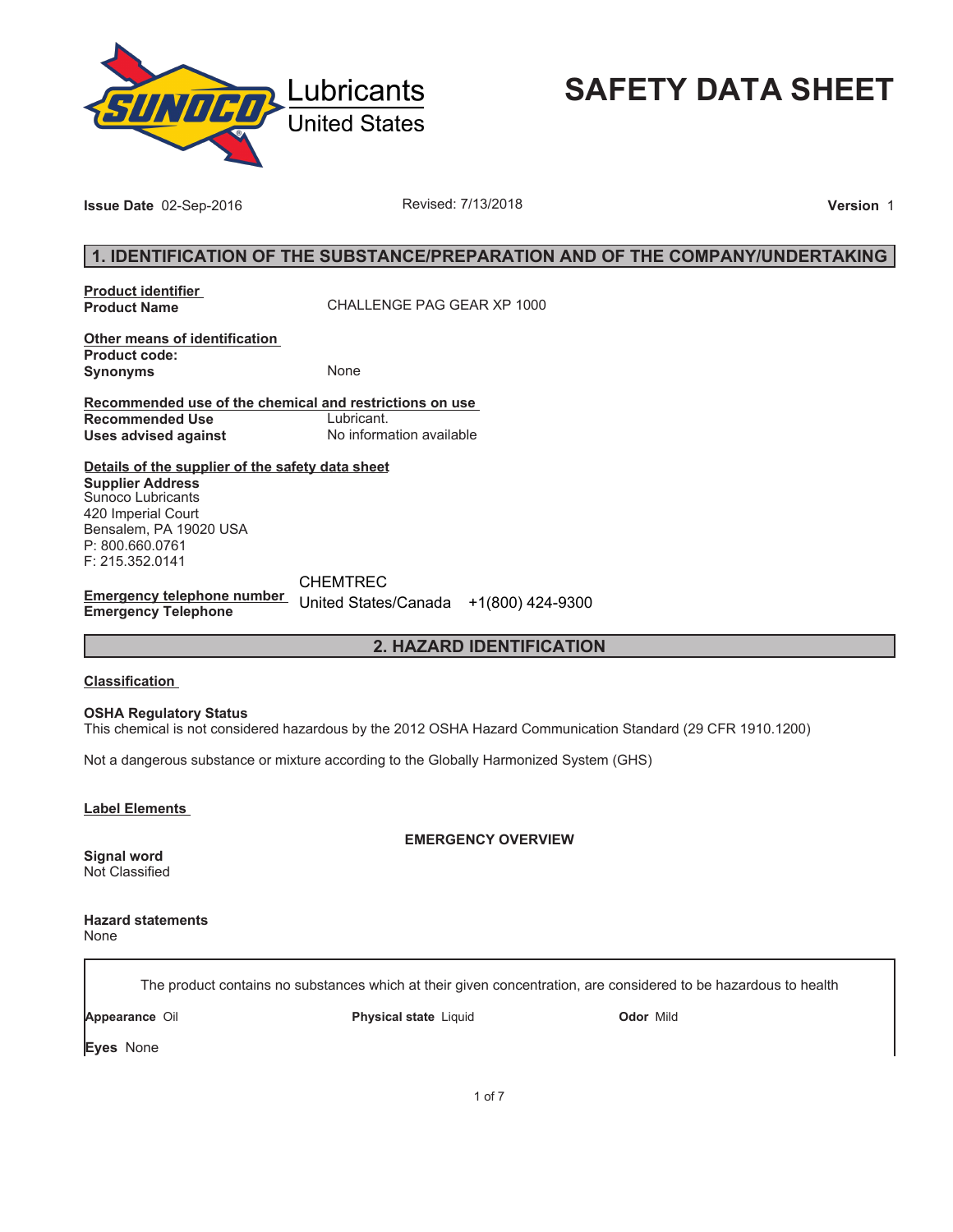### **Hazards not otherwise classified (HNOC)**

**Other information**

Harmful to aquatic life with long lasting effects

# **3. COMPOSITION/INFORMATION ON INGREDIENTS**

\_\_\_\_\_\_\_\_\_\_\_\_\_\_\_\_\_\_\_\_\_\_\_\_\_\_\_\_\_\_\_\_\_\_\_\_\_\_\_\_\_\_\_\_\_\_\_\_\_\_\_\_\_\_\_\_\_\_\_\_\_\_\_\_\_\_\_\_\_\_\_\_\_\_\_\_\_\_\_\_\_\_\_\_\_\_\_\_\_\_\_\_\_

The product contains no substances which at their given concentration, are considered to be hazardous to health.

| <b>Components</b>                                           |                                                                                                                                                               | <b>CAS-No</b>                | Weight %     | <b>Trade Secret</b> |
|-------------------------------------------------------------|---------------------------------------------------------------------------------------------------------------------------------------------------------------|------------------------------|--------------|---------------------|
| Polyalkylene Glycol                                         |                                                                                                                                                               | Proprietary                  | $80 - 100\%$ |                     |
|                                                             |                                                                                                                                                               |                              |              |                     |
|                                                             |                                                                                                                                                               | <b>4. FIRST AID MEASURES</b> |              |                     |
| <b>First aid measures</b>                                   |                                                                                                                                                               |                              |              |                     |
| Eye contact:                                                | Rinse immediately with plenty of water, also under the eyelids, for at least 15 minutes. If<br>symptoms persist, call a physician.                            |                              |              |                     |
| Skin contact:                                               | Wash off immediately with soap and plenty of water. If skin irritation persists, call a<br>physician.                                                         |                              |              |                     |
| Inhalation:                                                 | Move to fresh air in case of accidental inhalation of vapours. If symptoms persist, call a<br>physician.                                                      |                              |              |                     |
| Ingestion:                                                  | Drink plenty of water. Do not induce vomiting without medical advice. If a person feels<br>unwell or symptoms of skin irritation appear, consult a physician. |                              |              |                     |
| Most important symptoms and effects, both acute and delayed |                                                                                                                                                               |                              |              |                     |
| <b>Symptoms</b>                                             | No information available.                                                                                                                                     |                              |              |                     |

### **Indication of any immediate medical attention and special treatment needed**

# **5. FIRE-FIGHTING MEASURES**

### **Suitable extinguishing media:**

Water. Dry chemical. Carbon dioxide (CO2). Foam.

Unsuitable extinguishing media No information available **Specific hazards arising from the chemical** In the event of fire, cool tanks with water spray.

### **Explosion data**

**Sensitivity to Mechanical Impact** None. **Sensitivity to Static Discharge** None.

### **Special protective equipment for firefighters:**

As in any fire, wear self-contained breathing apparatus pressure-demand, MSHA/NIOSH (approved or equivalent) and full protective gear.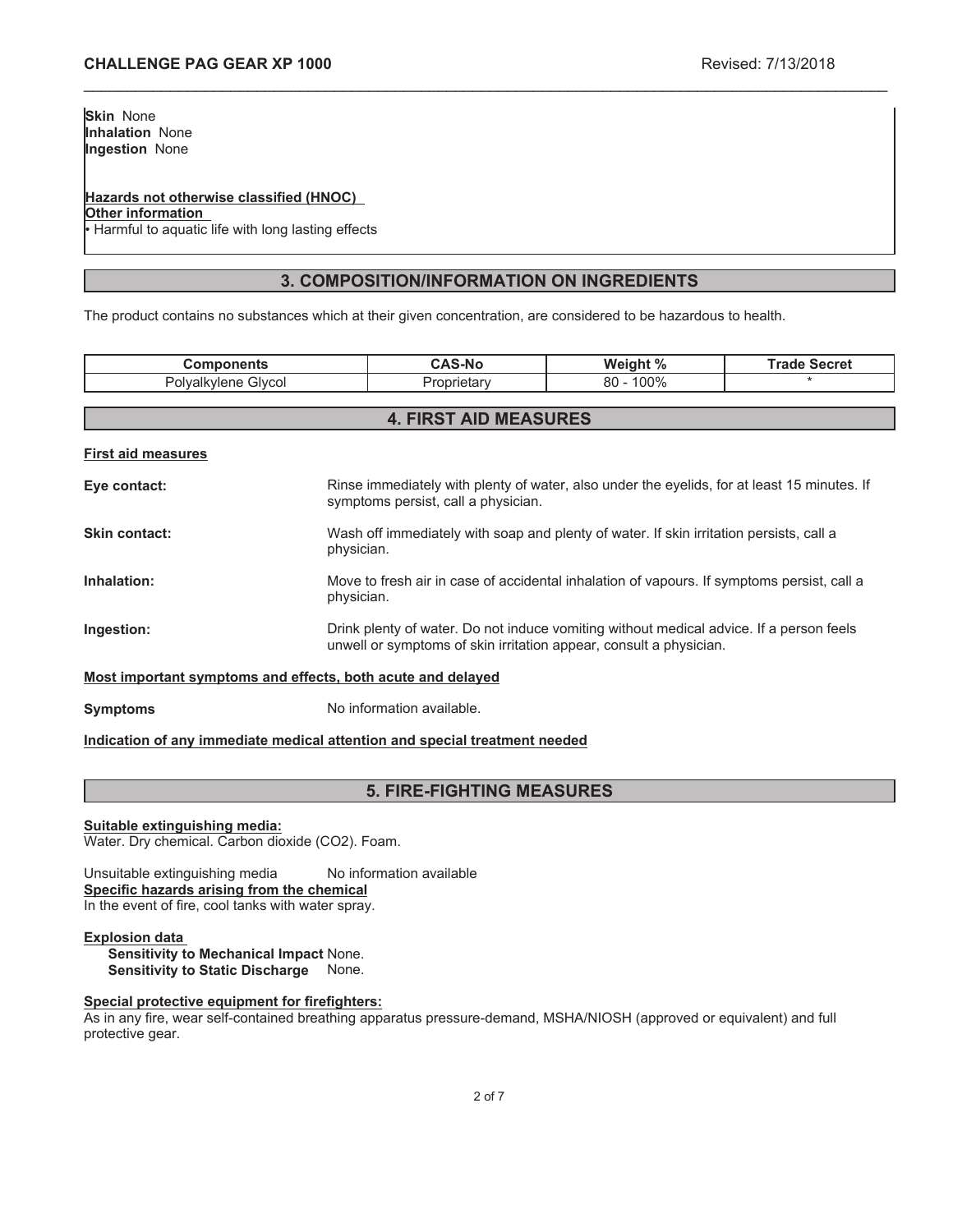|                                                                       |                                                                             | <b>6. ACCIDENTAL RELEASE MEASURES</b>                      |                                                                                                    |
|-----------------------------------------------------------------------|-----------------------------------------------------------------------------|------------------------------------------------------------|----------------------------------------------------------------------------------------------------|
| Personal precautions, protective equipment and emergency procedures   |                                                                             |                                                            |                                                                                                    |
| <b>Personal precautions:</b>                                          |                                                                             |                                                            | Contaminated surfaces will be extremely slippery. Use personal protective equipment.               |
| <b>Environmental precautions</b>                                      |                                                                             |                                                            |                                                                                                    |
| <b>Environmental precautions:</b>                                     |                                                                             | Do not flush into surface water or sanitary sewer system.  |                                                                                                    |
| Methods and material for containment and cleaning up                  |                                                                             |                                                            |                                                                                                    |
| <b>Methods for containment</b>                                        |                                                                             | Prevent further leakage or spillage if safe to do so.      |                                                                                                    |
| Methods for cleaning up:                                              | container.                                                                  |                                                            | Absorb spill with inert material (e.g. dry sand or earth), then place in a chemical waste          |
|                                                                       |                                                                             | 7. HANDLING AND STORAGE                                    |                                                                                                    |
| <b>Precautions for safe handling</b>                                  |                                                                             |                                                            |                                                                                                    |
| <b>Handling</b>                                                       |                                                                             | container slippery. Avoid contact with eyes and skin.      | Do not breathe vapors or spray mist. Spilling onto the container's outside will make               |
| Conditions for safe storage, including any incompatibilities          |                                                                             |                                                            |                                                                                                    |
| <b>Storage Conditions</b>                                             |                                                                             |                                                            | Keep containers dry and tightly closed to avoid moisture absorption and contamination              |
|                                                                       |                                                                             | 8. EXPOSURE CONTROLS/PERSONAL PROTECTION                   |                                                                                                    |
| <b>Control parameters</b>                                             |                                                                             |                                                            |                                                                                                    |
| <b>Exposure Guidelines</b>                                            |                                                                             |                                                            | Contains mineral oil, vegetable oil, and/or synthetic oil. Under conditions which may              |
| <b>Appropriate engineering controls</b>                               |                                                                             |                                                            | generate mists, observe the OSHA PEL of 5 mg/m <sup>3</sup> , ACGIH STEL of 10 mg/m <sup>3</sup> . |
| <b>Engineering measures to reduce</b><br>exposure:                    |                                                                             | Ensure adequate ventilation, especially in confined areas. |                                                                                                    |
| Individual protection measures, such as personal protective equipment |                                                                             |                                                            |                                                                                                    |
| <b>Respiratory protection:</b>                                        | protective suit.                                                            |                                                            | In case of mist, spray or aerosol exposure wear suitable personal respiratory protection and       |
| Hand protection:                                                      | Nitrile rubber                                                              |                                                            |                                                                                                    |
| Eye protection:<br>Skin and body protection:                          | Safety glasses                                                              |                                                            | Usual safety precautions while handling the product will provide adequate protection               |
| <b>General Hygiene Considerations</b>                                 | against this potential effect<br>Avoid contact with skin, eyes and clothing |                                                            |                                                                                                    |
|                                                                       |                                                                             | 9. PHYSICAL AND CHEMICAL PROPERTIES                        |                                                                                                    |
| Information on basic physical and chemical properties                 |                                                                             |                                                            |                                                                                                    |
| Physical state Liquid<br>Appearance Oil                               | Odor Mild                                                                   | Color Clear                                                | Odor threshold No information                                                                      |

\_\_\_\_\_\_\_\_\_\_\_\_\_\_\_\_\_\_\_\_\_\_\_\_\_\_\_\_\_\_\_\_\_\_\_\_\_\_\_\_\_\_\_\_\_\_\_\_\_\_\_\_\_\_\_\_\_\_\_\_\_\_\_\_\_\_\_\_\_\_\_\_\_\_\_\_\_\_\_\_\_\_\_\_\_\_\_\_\_\_\_\_\_

|                 |               |                  |    |                | available |
|-----------------|---------------|------------------|----|----------------|-----------|
| <b>Property</b> | <b>Values</b> | Remarks • Method | рH | Not applicable |           |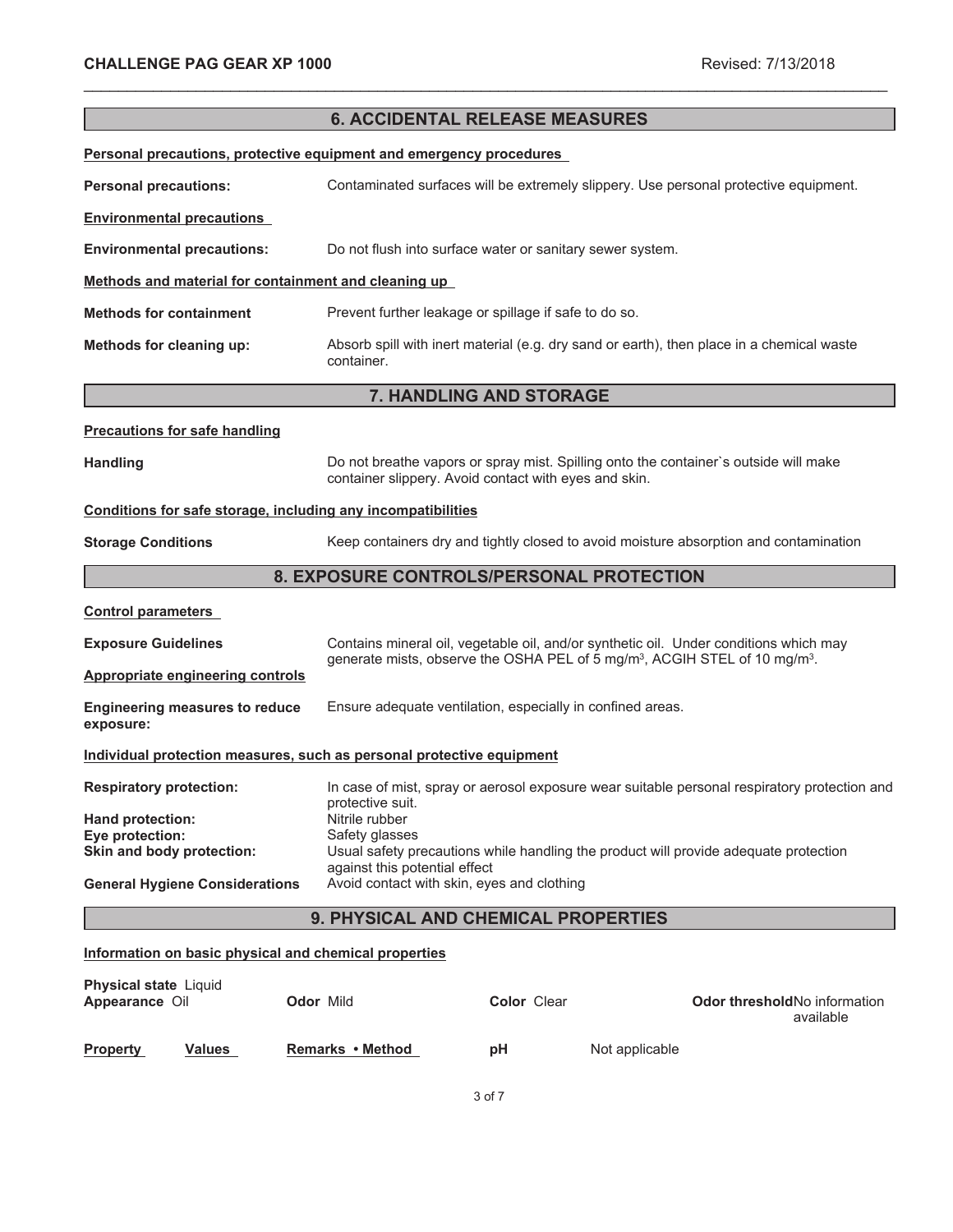# **CHALLENGE PAG GEAR XP 1000 Revised: 7/13/2018**

| <b>Melting</b><br>point/freezing available<br>point                                                                  | No information                              |                                                                                                                                          | boiling range available                    | <b>Boiling point / No information</b>                      |
|----------------------------------------------------------------------------------------------------------------------|---------------------------------------------|------------------------------------------------------------------------------------------------------------------------------------------|--------------------------------------------|------------------------------------------------------------|
| <b>Flash point</b>                                                                                                   | 450 °F                                      | > 232 °C / > Cleveland Open Cup                                                                                                          | <b>Evaporation</b><br>rate                 | No information<br>available                                |
| <b>Flammability</b><br>(solid, gas)                                                                                  | No information<br>available                 |                                                                                                                                          | <b>Flammability</b><br><b>Limit in Air</b> |                                                            |
| <b>Upper</b><br>flammability<br>limit:                                                                               | No information<br>available                 |                                                                                                                                          | Lower<br>flammability available<br>limit:  | No information                                             |
| Vapor<br>pressure                                                                                                    | No information<br>available                 |                                                                                                                                          |                                            | Vapor density No information<br>available                  |
| <b>Specific</b><br>Gravity                                                                                           | > 1.0                                       |                                                                                                                                          | Water<br>solubility                        | Soluble in water                                           |
| Solubility in<br>other solvents available                                                                            | No information                              |                                                                                                                                          | <b>Partition</b><br>coefficient            | No information<br>available                                |
| Autoignition<br>temperature<br><b>Kinematic</b>                                                                      | No information<br>available<br>approx. 1000 |                                                                                                                                          | temperature<br><b>Dynamic</b>              | DecompositionNo information<br>available<br>No information |
| viscosity<br><b>Explosive properties</b><br><b>Oxidizing properties</b>                                              | cSt @ 40 ° C                                | No information available<br>No information available                                                                                     | viscosity                                  | available                                                  |
| <b>Other information</b>                                                                                             |                                             |                                                                                                                                          |                                            |                                                            |
| <b>Softening point</b><br><b>Molecular weight</b><br><b>VOC Content (%)</b><br><b>Density</b><br><b>Bulk density</b> |                                             | No information available<br>No information available<br>No information available<br>No information available<br>No information available |                                            |                                                            |
| <b>10. STABILITY AND REACTIVITY</b>                                                                                  |                                             |                                                                                                                                          |                                            |                                                            |
| <b>Reactivity</b><br>Not applicable                                                                                  |                                             |                                                                                                                                          |                                            |                                                            |
| <b>Chemical stability</b>                                                                                            |                                             |                                                                                                                                          |                                            |                                                            |
| <b>Stability</b>                                                                                                     | <b>Possibility of Hazardous Reactions</b>   | Stable under recommended storage conditions                                                                                              |                                            |                                                            |
| <b>Reactions</b>                                                                                                     | <b>Possibility of Hazardous</b>             | None under normal processing.                                                                                                            |                                            |                                                            |
|                                                                                                                      | <b>Hazardous polymerization</b>             | None under normal processing.                                                                                                            |                                            |                                                            |
| <b>Conditions to avoid</b>                                                                                           |                                             |                                                                                                                                          |                                            |                                                            |
| <b>Conditions to avoid</b>                                                                                           |                                             | No special storage conditions required                                                                                                   |                                            |                                                            |

**Hazardous Decomposition Products**

**Hazardous Decomposition Products** Thermal decomposition can lead to release of irritating gases and vapors **Incompatible materials**

**Incompatible materials Oxidising agents** 

**11. TOXICOLOGICAL INFORMATION**

**Information on likely routes of exposure**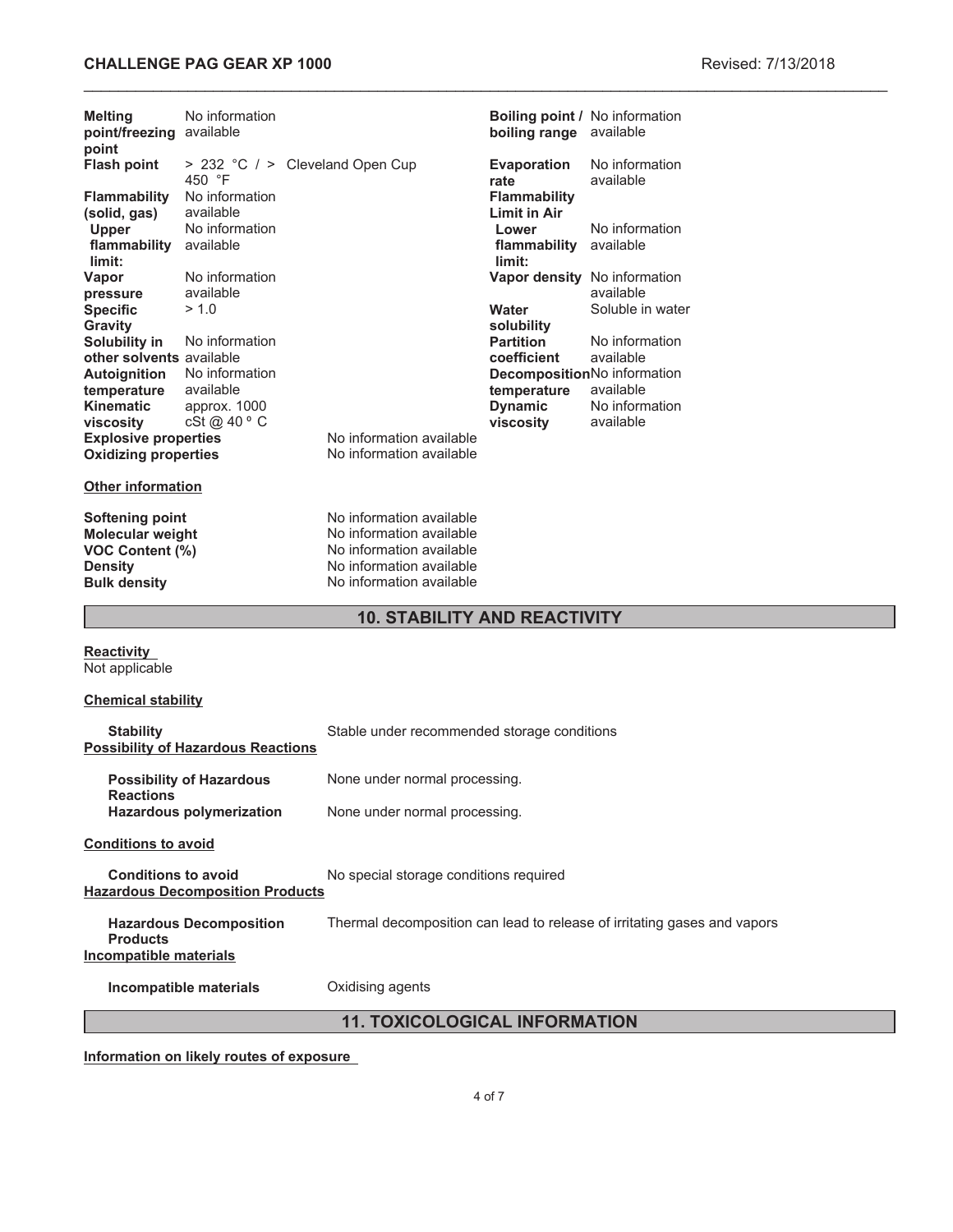$= 320$  mg/m<sup>3</sup> (Rat ) 4 h

| <b>Components</b>          | Oral LD50                                                                                                               | <b>Dermal LD50</b>                                                                       | <b>Inhalation LC50</b> |
|----------------------------|-------------------------------------------------------------------------------------------------------------------------|------------------------------------------------------------------------------------------|------------------------|
| Ingestion                  | Ingestion may cause gastrointestinal irritation, nausea, vomiting and diarrhoea.                                        |                                                                                          |                        |
| <b>Inhalation</b>          | Vapors and/or aerosols which may be formed at elevated temperatures may be irritating to<br>eyes and respiratory tract. |                                                                                          |                        |
| <b>Skin contact</b>        | Substance does not generally irritate and is only mildly irritating to the skin.                                        |                                                                                          |                        |
| Eye contact                | May cause slight irritation.                                                                                            |                                                                                          |                        |
| <b>Product Information</b> |                                                                                                                         | Product does not present an acute toxicity hazard based on known or supplied information |                        |

\_\_\_\_\_\_\_\_\_\_\_\_\_\_\_\_\_\_\_\_\_\_\_\_\_\_\_\_\_\_\_\_\_\_\_\_\_\_\_\_\_\_\_\_\_\_\_\_\_\_\_\_\_\_\_\_\_\_\_\_\_\_\_\_\_\_\_\_\_\_\_\_\_\_\_\_\_\_\_\_\_\_\_\_\_\_\_\_\_\_\_\_\_

### **Information on toxicological effects**

### **Delayed and immediate effects as well as chronic effects from short and long-term exposure**

Polyalkylene Glycol -  $\overline{\phantom{a}}$  -  $\overline{\phantom{a}}$  -

| <b>Sensitization</b><br><b>Mutagenic effects:</b><br>Carcinogenicity | No sensitization responses were observed.<br>Did not show mutagenic or teratogenic effects in animal experiments.<br>This product does not contain any carcinogens or potential carcinogens as listed by OSHA,<br>IARC or NTP. |
|----------------------------------------------------------------------|--------------------------------------------------------------------------------------------------------------------------------------------------------------------------------------------------------------------------------|
| <b>Reproductive toxicity</b>                                         | This product does not contain any known or suspected reproductive hazards.                                                                                                                                                     |
| <b>STOT - Single Exposure</b>                                        | None under normal use conditions.                                                                                                                                                                                              |
| <b>STOT - Repeated Exposure</b>                                      | None under normal use conditions.                                                                                                                                                                                              |
| <b>Aspiration hazard</b>                                             | Not applicable.                                                                                                                                                                                                                |

### **Numerical measures of toxicity - Product Information**

#### **The following values are calculated based on chapter 3.1 of the GHS document** .

| ATEmix (oral)                        | 42554 mg/kg |
|--------------------------------------|-------------|
| <b>ATEmix (dermal)</b>               | 19698 mg/kg |
| <b>ATEmix (inhalation-dust/mist)</b> | 331 mg/l    |

# **12. ECOLOGICAL INFORMATION**

### **Ecotoxicity**

Harmful to aquatic life with long lasting effects

0.40251% of the mixture consists of components(s) of unknown hazards to the aquatic environment

# **Persistence and degradability**

No information available.

#### **Bioaccumulation** No information available.

# **Mobility**

Soluble in water.

# **13. DISPOSAL CONSIDERATIONS**

### **Waste treatment methods**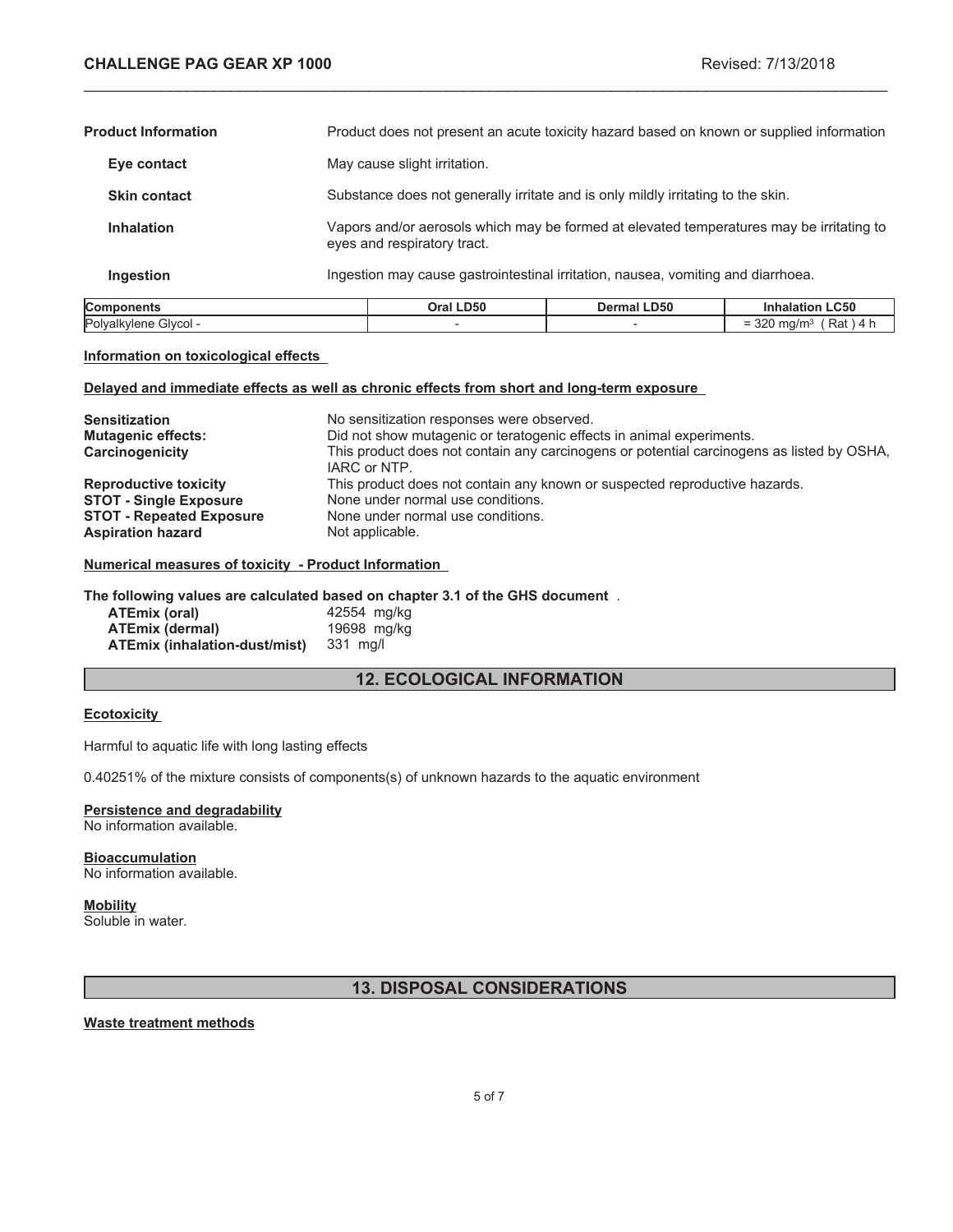**Disposal of wastes** Disposal should be in accordance with applicable regional, national and local laws and regulations.

**Contaminated packaging Do not reuse container.** 

### **14. TRANSPORT INFORMATION**

\_\_\_\_\_\_\_\_\_\_\_\_\_\_\_\_\_\_\_\_\_\_\_\_\_\_\_\_\_\_\_\_\_\_\_\_\_\_\_\_\_\_\_\_\_\_\_\_\_\_\_\_\_\_\_\_\_\_\_\_\_\_\_\_\_\_\_\_\_\_\_\_\_\_\_\_\_\_\_\_\_\_\_\_\_\_\_\_\_\_\_\_\_

**DOT** Not Regulated by any means of transportation

# **15. REGULATORY INFORMATION**

| <b>International Inventories</b> |                                                                         |
|----------------------------------|-------------------------------------------------------------------------|
| <b>TSCA:</b>                     | Listed in TSCA                                                          |
| DSL:                             | All of the components in this product are listed in DSL                 |
| <b>EINECS/ELINCS</b>             | This product complies with EINECS/ELINCS                                |
| <b>CHINA:</b>                    | This product complies with China IECSC.                                 |
| <b>KECL:</b>                     | This product complies with Korea KECL.                                  |
| <b>PICCS:</b>                    | This product complies with Philippines PICCS.                           |
| AICS:                            | All the constituents of this material are listed on the Australian AICS |

### **Legend:**

**TSCA** - United States Toxic Substances Control Act Section 8(b) Inventory

**DSL/NDSL** - Canadian Domestic Substances List/Non-Domestic Substances List

- **EINECS/ELINCS** European Inventory of Existing Chemical Substances/European List of Notified Chemical Substances
- **ENCS** Japan Existing and New Chemical Substances

**IECSC** - China Inventory of Existing Chemical Substances

**KECL** - Korean Existing and Evaluated Chemical Substances

**PICCS** - Philippines Inventory of Chemicals and Chemical Substances

**AICS** - Australian Inventory of Chemical Substances

### **Federal Regulations**

### **SARA 313**

Section 313 of Title III of the Superfund Amendments and Reauthorization Act of 1986 (SARA). This product does not contain any chemicals which are subject to the reporting requirements of the Act and Title 40 of the Code of Federal Regulations, Part 372

| <b>SARA 311/312 Hazard Categories</b> |  |  |
|---------------------------------------|--|--|
| Acuto Hoalth Hazard                   |  |  |

| <b>Acute Health Hazard</b>        | Yes |
|-----------------------------------|-----|
| <b>Chronic Health Hazard</b>      | No. |
| Fire Hazard                       | No  |
| Sudden release of pressure hazard | N٥  |
| <b>Reactive Hazard</b>            | N٥  |

### **CWA (Clean Water Act)**

This product does not contain any substances regulated as pollutants pursuant to the Clean Water Act (40 CFR 122.21 and 40 CFR 122.42)